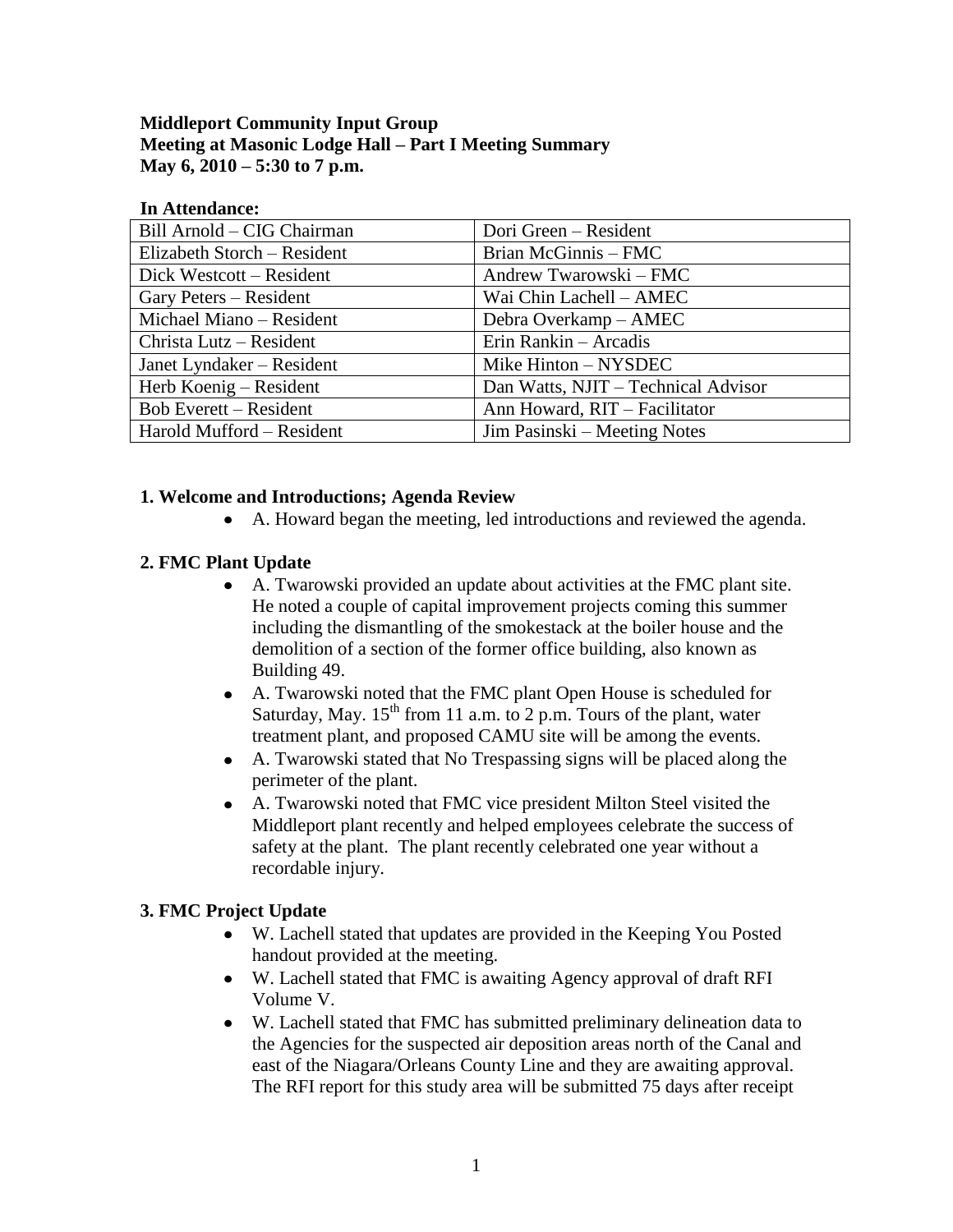of Agencies approval of the preliminary delineation.

- W. Lachell stated that FMC continues to work towards the June 15 submission of the draft CMS report. She noted that FMC intends to provide responses in the draft CMS report to public comments received on the Reasonably Anticipated Future Land Use map, the Risk Assessment approach document and the Tree Preservation Technical Memo. She stated that FMC also plans to address comments provided by the Agencies and identify how FMC will or will not change the document based on the feedback.
- B. McGinnis stated that FMC met with Agency management on April 28  $\bullet$ to discuss FMC's CAMU proposal. He stated that the Agency indicated that they would evaluate the CAMU proposal on its merits and on criteria being met. He stated that FMC met with representatives from the NYS Departments of Health and Environmental Conservation and the USEPA. The meeting attendees consisted of senior management, project leads and attorneys.
- W. Lachell stated that the meeting was meant to discuss the CAMU process and the Agencies Nov. 2009 comments to FMC. W. Lachell stated that there is a list of items in the CAMU regulations that the Agencies need to consider when deciding whether or not to designate a CAMU. She noted that the Agencies will make a decision on the CAMU, as part of a corrective measure alternative, as part of the CMS.
- W. Lachell stated that FMC revised the CAMU proposal from that proposed in the March 2008 application. The revised proposed CAMU will have previously discussed 35-foot maximum height of the unit, a possible extension of the 50-foot buffer at the south end of the CAMU, two phases instead of three phases, a liner on the south end of the unit and no liner on the north end of it. She also noted that the revised CAMU proposal will include a 2-foot thick impermeable cover, meaning no trees can be planted on it but FMC will look at opportunities to plant shrubs or other plants on or around the CAMU. She stated that the details of the design changes would appear in the final CAMU application and it will go out to public comment.
- B. Arnold raised a concern that the MCIG is not allowed to be represented at the meetings between FMC and the Agencies. In the past D. Watts has offered to attend meetings as an MCIG representative but this was turned down. B. Arnold reminded FMC representatives that what is being discussed is the future of private properties not FMC's.
- In response, B. McGinnis stated that meetings between FMC and the  $\bullet$ Agencies provide both parties with the opportunity to discuss issues and questions candidly. W. Lachell noted that FMC is entitled to meetings with the Agencies as part of the Administrative Order of Consent it signed with the Agencies.
- B. McGinnis stated that the April meeting between FMC and the Agencies  $\bullet$ was not documented. B. Arnold said he could not understand how a meeting of this importance, where decisions were made concerning the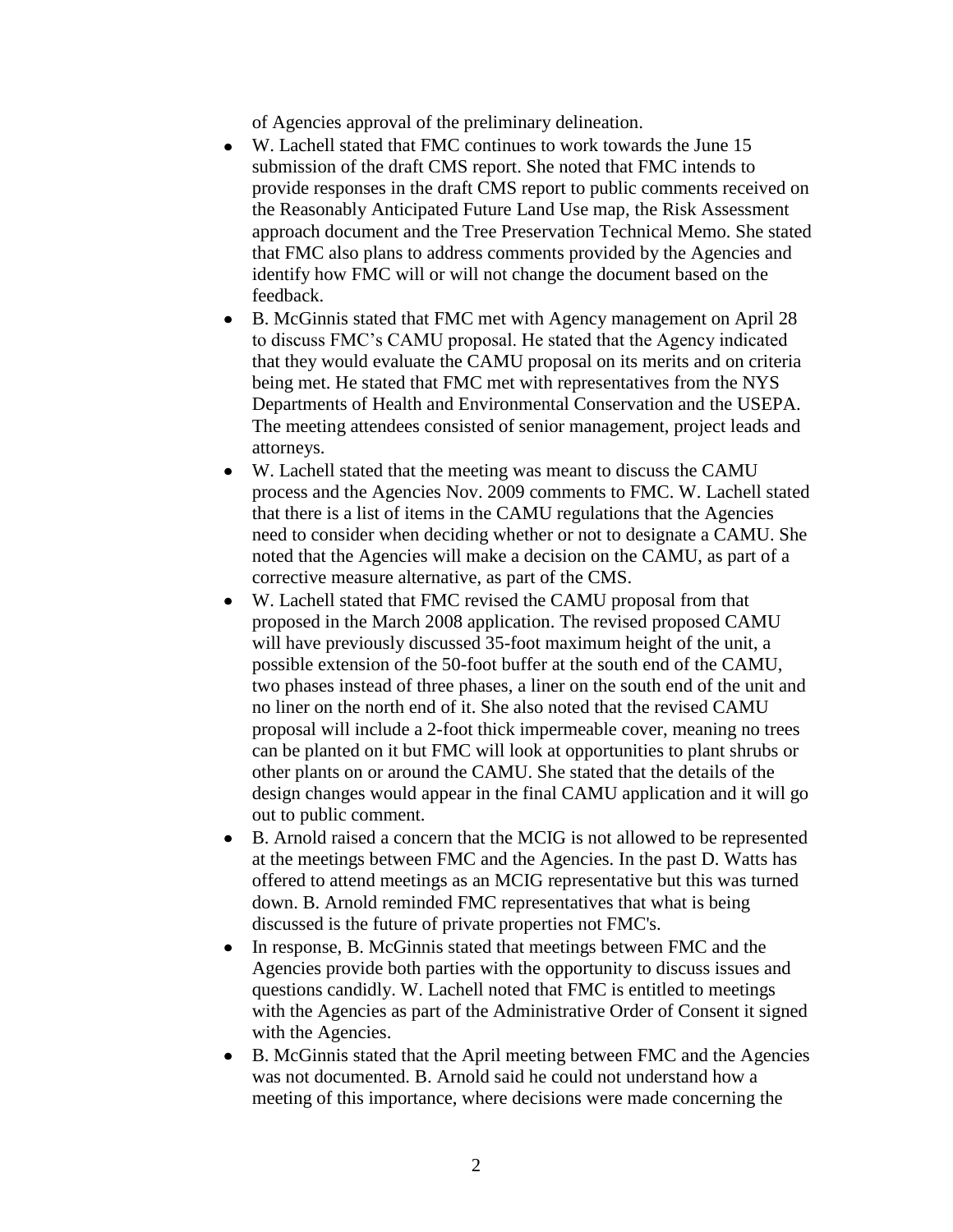CAMU and the CMS would not have been documented.

- In response to a comment that the CIG is not fully aware of the issues, B. McGinnis stated that FMC is under a legal obligation to the government. FMC voluntarily provides copies of correspondence between FMC and the Agencies to the CIG and Village and town officials. He further noted that FMC project management is in attendance at each CIG meeting, answers questions and provide overviews in an effort to keep the group informed and to maintain open communications with the community.
- In response to a question, W. Lachell stated that the Agencies cannot provide a decision on the CAMU proposal until the CMS is submitted by FMC.
- D. Watts questioned if the Agencies are still requiring that, in addition to  $\bullet$ the CAMU, FMC would have to include other soil removal and storage options. W. Lachell stated that FMC would be required to evaluate multiple options.
- D. Watts questioned who would have the jurisdiction on the CAMU decision. W. Lachell stated that it would be based on NYS regulations.
- $\bullet$ In response to a question, W. Lachell stated that any comments or concerns over the Town of Royalton and Village of Middleport government's role in the CAMU decision should be provided to the Agencies during the public comment period on the CMS and the CAMU application.
- In response to a question concerning FMC's commitment to the Middleport community, B. McGinnis stated that FMC is committed to open communication with the public and that the company does much more community involvement activities in Middleport than at any other site. He stated that there will be issues that FMC and community members do not agree about in regards to the remediation project but that is to be expected. He stated that FMC has been in Middleport since 1941 and maintains its long-term commitment to the community and stated that they care about Middleport. W. Lachell noted FMC's commitment to the community by voluntarily performing the biomonitoring study and having the Property Price Protection and Home Value Assurance programs as well of the other communications efforts (i.e., Neighborhood house at 17 Vernon Street).
- A resident stated that FMC has gone well above and beyond the call of duty in Middleport.
- $\bullet$ A. Howard noted that it appears any additional Agency comments likely will not come until after the draft CMS report is provided by FMC.
- In response to a question, W. Lachell stated that FMC might have to  $\bullet$ submit portions of the CMS draft after June 15, especially sections that reference the CAMU. She noted that FMC is still on track for the June 15<sup>th</sup> submission but some supporting indexes likely will be submitted after that date.
- B. McGinnis stated that he is 95% certain that FMC would meet the June  $\bullet$ 15 scheduled CMS submission date.